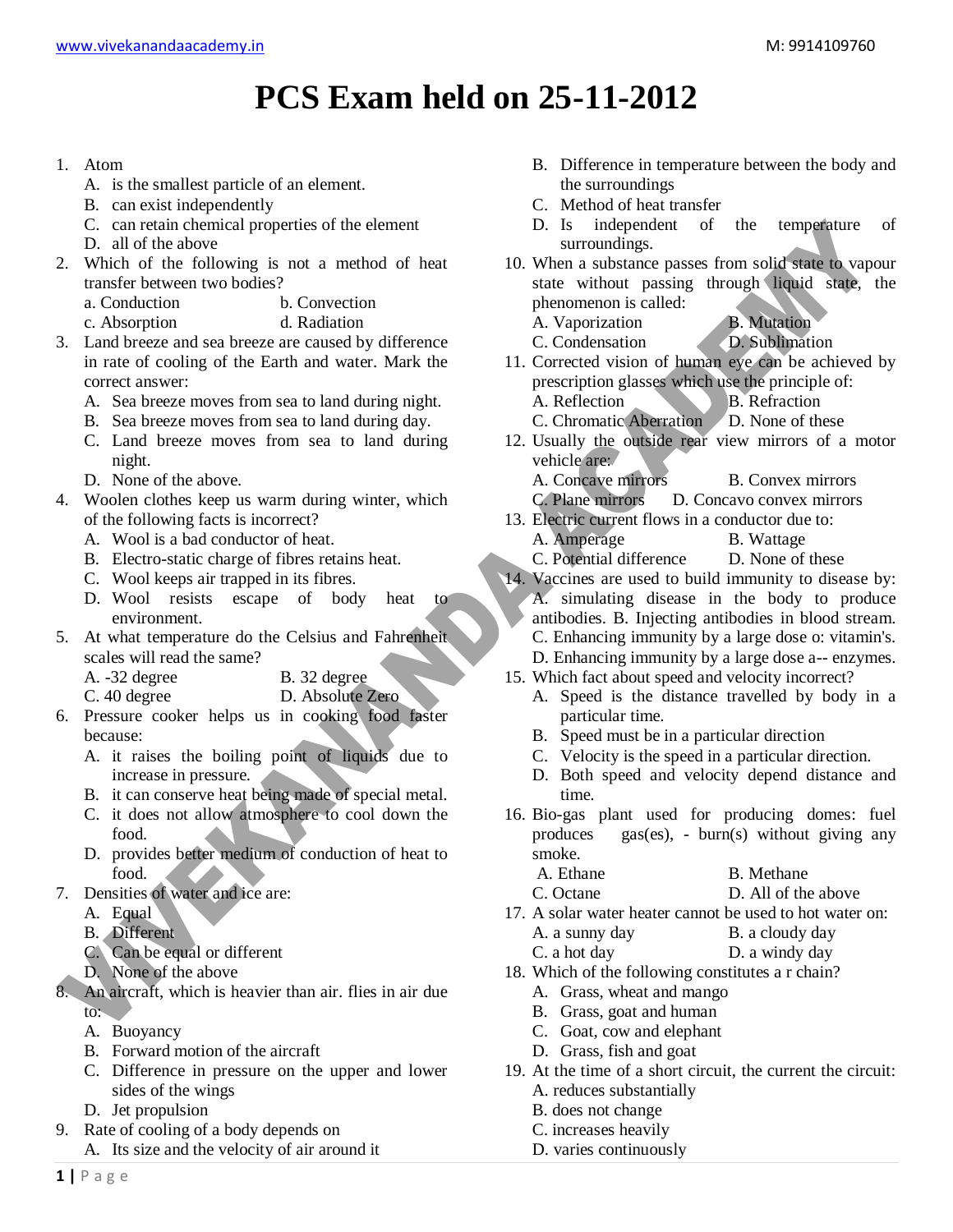- 20. Which of the following correctly describes the magnetic field near a long straight wire carrying current?
	- A. The field consists of straight lines perpendicular to the wire.
	- B. The field consists of straight lines parallel to the wire.
	- C. The field consists of radial lines originating from the wire.
	- D. The field consists of concentric circles centered on the wire.
- 21. Kidneys in human beings are part of the system for:
	- A. Nutrition B. Respiration C. Excretion D. Locomotion
- 22. The xylem in plants are responsible for:
	- A. Transport of water B. Transport of food
	- C. Transport of amino acids D. Transport of oxygen
- 23. Which one of the following is not a web browser?
	- A. Internet Explorer B. Windows Explorer
		- C. Google Chrome D. Safari
- 24. Adobe Acrobat files have suffix:

| $A.$ $doc$ | B. xls |
|------------|--------|
|------------|--------|

C. .pdf D. .mp3

- 25. CAG has pointed out certain irregularities in allotment of spectrum to cell phone operators.
	- A. It is territory over which an operator can provide services without roaming charges.
	- B. It is the frequency channels which the operator can use for telecommunication.
	- C. It is the total number of cell phones which an operator can use on certain frequency.
	- D. None of the above.
- 26. Which is correct about the ratio frequencies?
	- A. Higher the frequency, lower will be the wavelength.
	- B. Higher the frequency, higher will be the wavelength.
	- C. Higher the frequency, higher will be the amplitude.
	- D. Higher the frequency, lower will be the amplitude.
- 27. Bhartiya Sahitya Akademi award winner, Dalip Kaur Tiwana, was awarded this honour for which of her writings?
	- A. Eho Hamara Jeewana
	- B. Ik Chhit Chanan Di
	- C. 1k Mian Do Talwaran
	- D. Adh Chanani Raat
- 28. Which of the writers and his work have been paired wrongly?
	- A. Pilo Mirza Sahiban
	- B. Waris Shah Heer Ranjah
	- C. Hasham Shah Sassi Punnu
	- D. Kadar Yaar Sohni Mahinwal
- 29. Fateh Burj is:
- (i) 100 metres tall
- (ii) Is taller than Qutb Minar
- (iii) Is a monument to commemorate Baba Banda Singh's win over Sirhind
- (iv) Is located at Chappar Chiri

Which fact(s) given above is/are correct?

- A. Only (i) and (iii) are correct.
- B. Only (iii) and (iv) are correct.
- Only (i), (iii) and (iv) are correct.
- All are correct.
- 30. What moved Shaheed Bhagat Singh in his early life to resist the English rule?
	- A. Non-cooperation movement
	- B. Simon Commission
	- C. Jallianwala Bagh Massacre
	- D. Naujuan Bharat Subah
- 31. Which one of the following is not a traditional Punjabi dance? A. Sammi B. Vain
	- C. Gidha D. Bhangra
- 32. What is correct about Singh Sabha? A. It was founded in 1907 at Lahore.
	- B. It aimed at protecting the interests of Sikhs through education and literature.
	- C. It prescribed a social code of conduct for Sikhs.
	- D. It was aimed at protecting the honour of Sikh women and children.
- 33. Which fact about Punjab is not true?
	- A. Its area is about 50,000 square kilometers.
	- B. Punjab has more than 12000 villages.
	- C. There are more Panchayats than the number of villages.
	- D. Population density in Punjab is about 600 people per square kilometer.
- 34. Kandi area, an important agro-climatic zone of Punjab. Has following characteristics:
	- (i) Sub-mountainous undulating terrain
	- (ii) Lack of perennial water source
	- (iii) High cost of cultivation
	- (iv) Extremely fertile land
	- A. (i) and (iv) are correct
	- B. (i), (ii) and (iii) are correct
	- C. (i), (iii) and (iv) are correct
	- D. (i), (ii) and (iv) are correct
- 35. Namdhari movement also called Kuk\_ movement was started by whom an when?
	- A. Bhai Dial Singh on 1<sup>st</sup> April, 1857
	- B. Bhai Ram Singh on  $1<sup>st</sup>$  April, 1857
	- C. Bhai Dial Singh on  $13<sup>th</sup>$  April, 1925
	- D. Bhai Ram Singh on 13<sup>th</sup> April, 1925
- 36. Arrange the following important events the history of Punjab in chronologic.: order:
	- (i) Jallianwala Bagh Incident
	- (ii) Komagata Maru Incident
	- (iii) The Ghadar Movement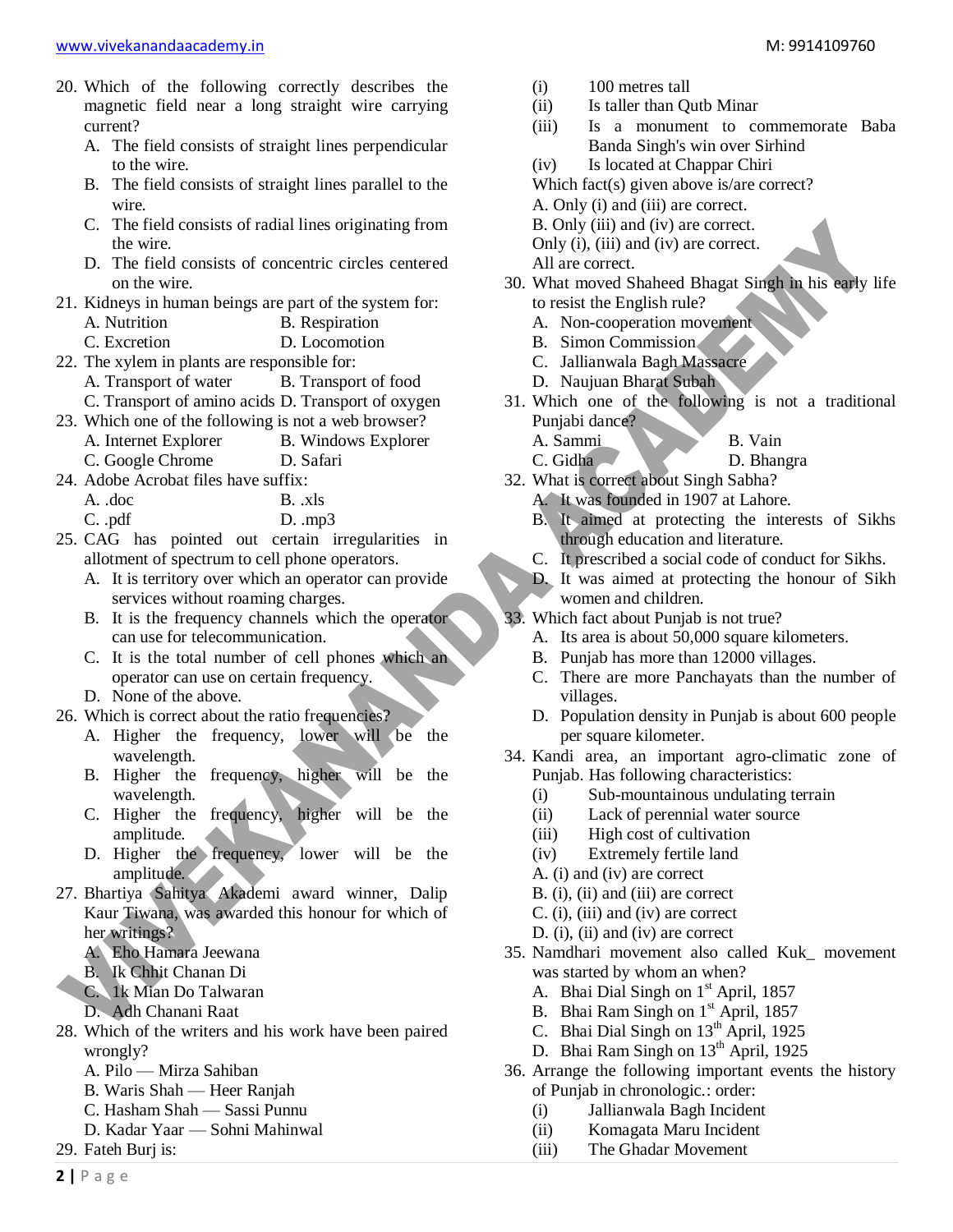- (iv) Battle of Saraghari
- A. (i), (ii), (iv) and (iii) B. (iii), (ii), (i) and (iv)
- C. (iv), (iii). (i) and (ii) D. (iv), (iii), (ii) and (i)
- 37. As per 2011 census the most and the least densely populated districts in Punjab are
	- A. Amritsar and Mansa
	- B. Ludhiana and Muktsar
	- C. Ludhiana and Mansa
	- D. Amritsar and Muktsar
- 38. In comparison to 2001 census t population o Punjab as per 2011 census has increased:
	- A. From 2.28 crores to 2.77 crores
	- B. From 2.48 crores to 2.77 crores
	- C. From 2.44 crores to 2.77 crores
	- D. From 2.58 crores to 2.77 crores
- 39. Over the last decade, Punjab has achieved least growth in employment generation in:
	- A. Primary Sector B. Secondary Sector
	- C. Tertiary Sector D. No growth
- 40. Sluggish growth in the agriculture sector in Punjab is due to.
	- A. Per acre yield of crops has peaked
	- B. Decrease in average land holding of farmers
	- C. Increased dependence on ground water
	- D. All of the above
- 41. Punjab Land Records Society (PLRS) was formed by the Punjab Government to:
	- A. Implement Land Reforms Act
	- B. To study flaws in Land Records
	- C. Provide efficient Land Record related services
	- D. To settle disputes related to Land Records
- 42. Balari Rakshak Yojana launched by the Punjab government is aimed at
	- A. Correcting child sex ratio
	- B. Reducing child mortality
	- C. Encouraging family planning
	- D. All of the above
- 43. Mealy bug is a pest which affects the yield of crop in Punjab.
	-

A. Maize **B.** Oil seeds

C. Cotton D. Pulses

- 44. In Punjab the maximum number of Ministers can be: A. 16 B. 18
	- C. 20 D. 22
- 45. Who is Jin Yong Kim?
	- A. He is famous tennis player.
	- B. He is the President of the World Bank.
	- C. He is the new king of Malaysia.
	- D. None of the above.
- 46. The UN General Assembly elected in October, 2012. Five new non-permanent members to the Security Council. They include:
	- (i) North Korea and Luxembourg
	- (ii) South Korea and Rwanda
	- (iii) Australia and Argentina
- (iv) India and Brazil
- A. (i) and (iii) are correct
- B. (ii) and (iii) are correct
- C. (i) and (iv) are correct
- D. (iii) and (iv) are correct
- 47. The killings of Sarpanches by militants and their mass resignations in the news recently, were in A. Chhatisgarh B. Assam

 $C. J & K$  D. Bihar

- 48. UN Department of Economics and Social Affairs data showed that in 2000, which of the following countries had female infant mortality rate higher than male infant mortality?
	- A. Pakistan and India
	- B. Pakistan and Sri Lanka
	- C. China and India
	- D. Egypt and Iraq
- 49. BRICS Summit 2012 at New Delhi was:
	- A. Second BRICS Summit
	- B. Third BRICS Summit
	- C. Fourth BRICS Summit
	- D. None of the above
- 50. The headquarters of the International Monetary Fund (IMF) is in:
	- A. Geneva B. Washington D.C.
	- C. Rio de Janeiro D. New York City
- 51. Which of the following statements is false?
	- A. India is a secular state with equality to all religions.
	- B. India does not have an official state religion.
	- C. No religious instruction is given in the government aided schools.
	- D. The word 'secular' was inserted in the Preamble by the 44th Amendment, 1976.
- 52. The idea of G-20 was proposed by:
	- A. Paul Martin B. John major
	- C. Bill Clinton D. G W Bush
- 53. Who is regarded as the Father of Local Self Government in India? A. Lord Mayo B. B. R. Ambedkar
	- C. Lord Rippon D. None of the above
- 54. The 11th Schedule of the Indian Constitution is concerned with the:
	- A. Panchayats and Nagarpalikas
	- B. State Fianance Commission
	- C. Minorities
	- D. Panchayats
- 55. The provision of District Plannim: Committee is given in the
	- A. 73rd Amendment Act
	- B. 74th Amendment Act
	- C. 81st Amendment Act
	- D. None of the above
- 56. Who is the present Chief Electior. Commissioner of India?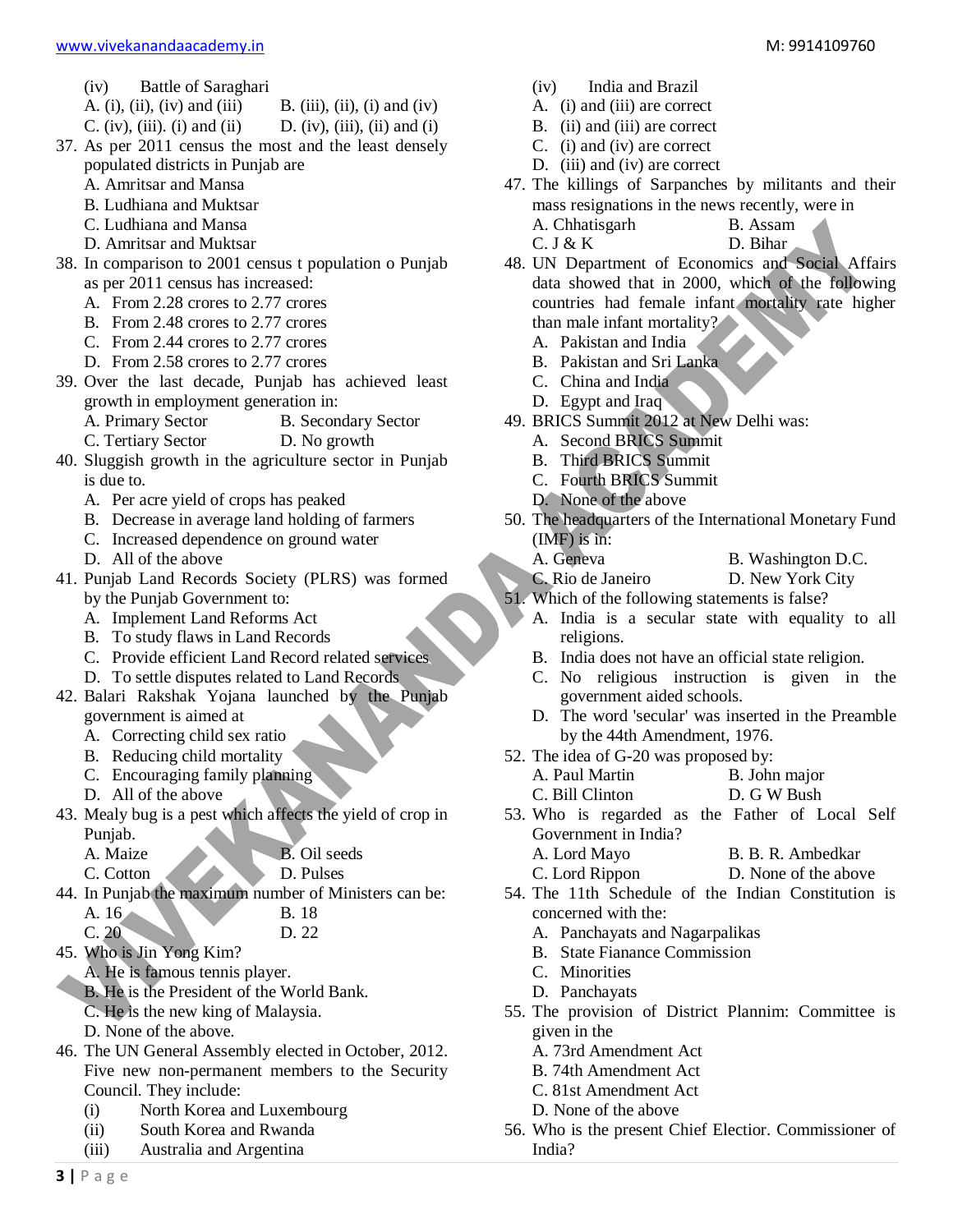- A. S.Y. Quraishi B. Navin Chawla
- C. N. Gopalaswami D. V.S. Sampath
- 57. 86th Amendment, 2002 inserted:
	- A. Right to Education under Art. 21A
		- B. Fundamental Duty under Art. 51K
		- C. Both of the above
		- D. None of the above
- 58. Who termed the right to Constitution.. Remedies as "the heart and soul of Constitution"?
	- A. Mahatma Gandhi B. J.L. Nehru
	- C. Sardar Patel D. None of the above
- 59. The AADHAAR program of the UIDAI an important step towards
	- A. Creating a database of nurses
	- B. Creating awareness among consumers
	- C. Creating a database of Indian citizens
	- D. Creating awareness among children
- 60. The basic structure of the Constitution cannot be altered because
	- A. this is clearly mentioned in T.-- Constitution itself.
	- B. it will negatively affect the vote of the ruling party.
	- C. it has clearly emerged from the judicial interpretation. D. none of the above.
- 61. Expression of 'Fundamental Duties' is a feature of Indian Constitution which was borrowed from:
	- A. England B. USA
	- C. Former USSR D. Ireland
- 62. A nagar Panchayat is constituted in a
	- B. Large urban area C. Metropolitan area D. None of the above
- 63. Which of the following statements is correct?
	- A. A Panchayat constituted after mid-term election shall have a full term of five years.
	- B. 33% seats in Panchayats shall be reserved for women.
	- C. Panchayat Samitis may not be constituted in a State having a population not exceeding 20 lakh.
	- D. All of the above statements are correct.
- 64. Which among the following words appears first in the Preamble to the Constitution India?

|  | A. Equality |  |  |  | B. Justice |
|--|-------------|--|--|--|------------|
|--|-------------|--|--|--|------------|

- C. Liberty D. Fraternity
- 65. In 2012, who said 'Coalition politics has slowed pace of reforms"?
	- A. Manmohan Singh B. Pranab Mukherjee
		-
- C. P. Chidambaram D. Sonia Gandhi 66. Who has been awarded honorary Doctorate of Arts
- by the Edinburgh Napier University for outstanding contribution to Indian cinema in 2012?
	- A. Amitabh Bachchan B. Abhishek Bachchan
	- C. Shahrukh Khan D. Sharmila Tagore
- 67. What is SHADE?
- A. It is a mechanism to check sea piracy in Indian Ocean by naval forces of three countries jointly.
- B. It is a new trade pact signed by India, Japan and Bangladesh.
- C. It is a new gene discovered in maize plant by the UK scientists.
- D. Its national intelligence grid to access all intelligence data.
- 68. To explore the planet Mars, NASA last year launched a Rover nicknamed
	- A. Crusty B. Courtesy
	- C. Curiosity D. Cursory
- 69. Anna Hazare has emerged as a popular leader. What is meant by "Anna" in Marathi?
	- A. Food B. Army man
	- C. Elder brother D. Social activist
- 70. Which of the following statements is true regarding London Olympics-2012?
	- A. USA topped the medal tally, followed by Argentina.
	- B. USA topped the medal tally followed by China.
	- C. USA topped the medal tally, followed by Great Britain.
	- D. China topped the medal tally, followed by USA.
- 71. The legacy of Kapil Sibal as the Union Education
	- Minister does not include: A. Passage of RTE Act
	-
	- B. Making class X board examination optional
	- C. Allowing foreign education providers.
	- D. Replacing marks with grades
- 72. Which of the following is incorrectly matched?
	- A. Devdutt Pishorimal Anand Dev Anand
	- B. Shivaji Rao Gaikwad Rajnikanth
	- C. Jatinder Khanna Rajesh Khanna
	- D. Aamir Hussain Khan Aamir Khan
- 73. What is the name of the Pak Foreign Minister who visited India last?
	- A. Honey Irani
	- B. Hina Rabbani Khar
	- C. Mohammed Nasheed
	- D. None of the above
- 74. 'Dengue' is caused by:
	- A. Anopheles mosquito
	- B. Aedes Aegupti mosquito
	- C. A bacteria
	- D. Climate change
- 75. Vijay Kelkar Committee Report 2012 is a roadmap for:
	- A. Improvement in sports like hockey
	- B. Fiscal consolidation
	- C. Stopping global warming
	- D. None of the above
- 76. Who is the Chairperson of National Commission for Women?

A. Dr. Girija Vyas B. Smt. Mamta Sharma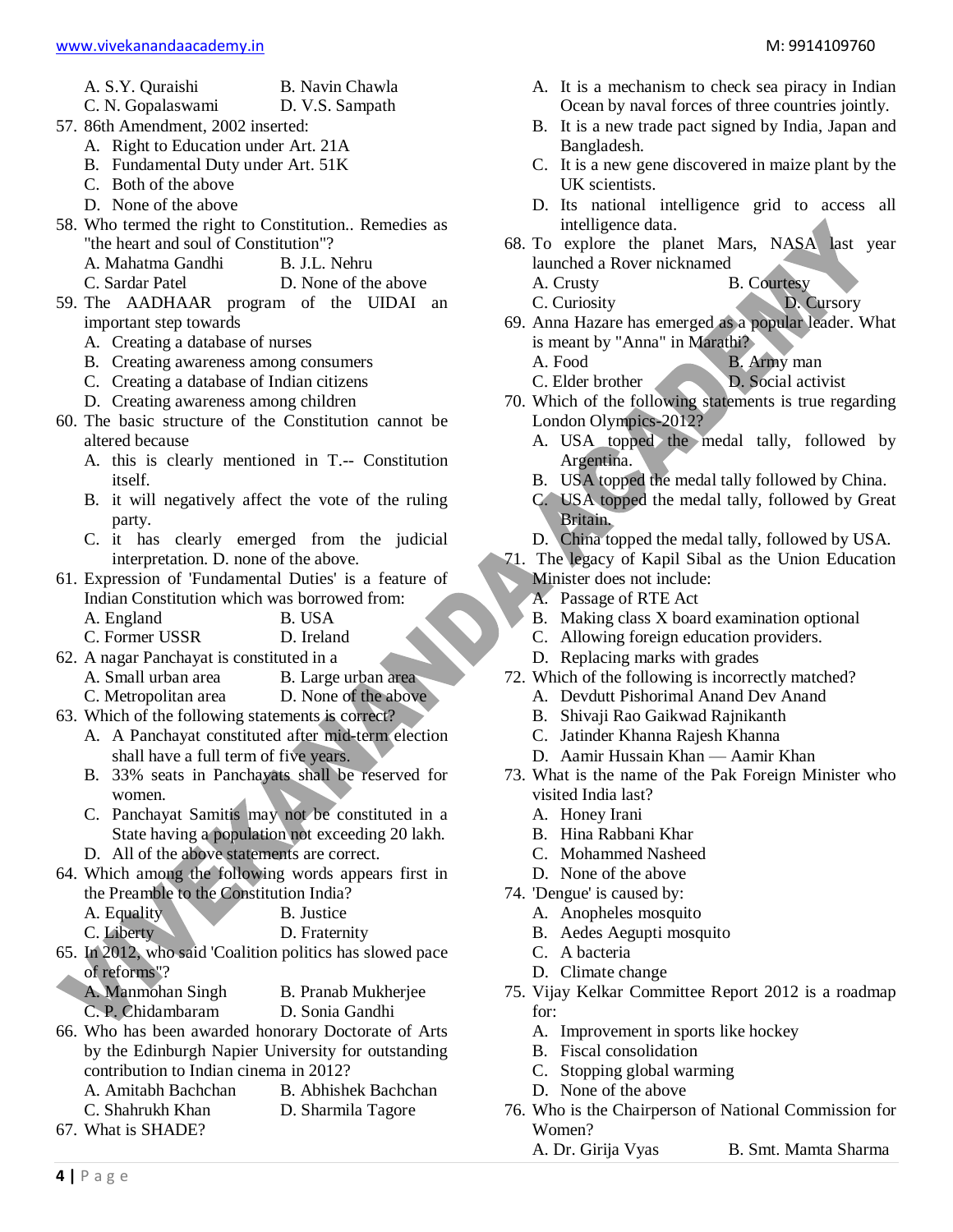|  | M: 9914109760 |  |  |  |
|--|---------------|--|--|--|
|--|---------------|--|--|--|

|                                                           | C. Smt. Ambika Soni D. Ms. Jayanti Patnaik         |
|-----------------------------------------------------------|----------------------------------------------------|
| 77. The 16th NAM Summit 2012 was held at:                 |                                                    |
| A. New Delhi                                              | B. Dhaka                                           |
| C. Islamabad                                              | D. Tehran                                          |
| 78. Coal allocation controversy came .- light with draft  |                                                    |
| report of the CAC India.                                  |                                                    |
| A. Dr. S.Y. Quraishi                                      | B. Shri Vinod                                      |
| Rai                                                       |                                                    |
| C. Shri T.N. Seshan                                       | D.<br>Shri<br>R.                                   |
| Srinivasan                                                |                                                    |
| 79. The literacy rate of India as per Population Census   |                                                    |
| of India in 2011 v. as-                                   |                                                    |
|                                                           |                                                    |
| A. 65.38%                                                 | B. 68.58%                                          |
| $C. 82.04\%$                                              | D. 74.04%                                          |
| 80. Who won Nobel Prize for Medicine stem cell            |                                                    |
| research?                                                 |                                                    |
| A. John Gordon                                            | B. Shinya Yamanaka                                 |
| C. Both of the above D. None of the above                 |                                                    |
| 81. Hurricanes Sandy and Katrina were in news             |                                                    |
| recently. Why are the hurricane named?                    |                                                    |
|                                                           | A. To make them easier to remember when issuing    |
| warnings.                                                 |                                                    |
| В.                                                        | They are named arbitrarily ante unpopular          |
| female characters.                                        |                                                    |
|                                                           | C. To remember the names of the people-who died    |
| in the Titanic.                                           |                                                    |
| D. All of the above.                                      |                                                    |
|                                                           | 82. Which country granted Wikileaks founder Julian |
| Assange political asylum?                                 |                                                    |
| A. Iran                                                   | B. Ecuador                                         |
| C. Syria                                                  | D. Egypt                                           |
|                                                           | 83. Which country adopted Comprehensive Test Ban   |
| Treaty (CTBT) recently?                                   |                                                    |
| A. India                                                  | <b>B.</b> South Korea                              |
| C. Indonesia                                              | D. None of these                                   |
| 84. Who was appointed 'UN Goodwill Ambassador for         |                                                    |
| UNAIDS' recently?                                         |                                                    |
| A. Shabana Azmi                                           | <b>B.</b> Amitabh Bachchan                         |
| C. Shahrukh Khan <sup>^</sup> D. Aishwarya Rai Bachchan   |                                                    |
|                                                           |                                                    |
| 85. In the light of recent Union Cabinet reshuffle, match |                                                    |
| the following :                                           |                                                    |
| Name of Minister                                          | Department                                         |
| A. M. Veerappa Moily                                      | Resources<br>Human<br>1)                           |
|                                                           | Development                                        |
| Pawan Bansal<br>В.                                        | 2)<br>Law                                          |
| M.M.Pallam Raju<br>C.                                     | 3)<br><b>External Affairs</b>                      |
| Salman Khursheed<br>D.                                    | Petroleum<br>4)<br>and                             |

86. On the basis of the Planning Commission Environmental Performance Index (EPI), which State is named as the best performing State in terms of environmental standards?

Natural Gas

5) Railways

| A. Sikkim<br>B. Madhya Pradesh                 |                                                       |  |
|------------------------------------------------|-------------------------------------------------------|--|
| C. Uttarakhand                                 | D. Himachal Pradesh                                   |  |
|                                                | 87. Who won the Formula 1, Indian Grand Prix in 2012? |  |
| A. Fernando Alonso                             | Mark<br>В.                                            |  |
| Webber                                         |                                                       |  |
| C. Felipe Massa                                | D. Sebastian Vettel                                   |  |
|                                                | 88. 2012 has been designated as the National Year of  |  |
| A. Science                                     | <b>B.</b> Environment                                 |  |
| C. Mathematics                                 | D. Health                                             |  |
| 89. Industrial Revolution first took place in: |                                                       |  |
| A. England                                     | <b>B.</b> America                                     |  |
| C. France                                      | D. Germany                                            |  |
|                                                | 90. The Non-Cooperation Movement did not envisage     |  |
|                                                | A. reviving hand-spinning and weaving as part of      |  |
| encouraging Swadeshi                           |                                                       |  |

- B. deliberate violation of laws
- C. boycott of foreign goods
- D. refusal to cooperate with the Government
- 91. Permanent Revenue System of Lord Cornwallis proved oppressive to the tenants because they were: A. forced to produce more
	-
	- B. exploited by the Zamindars
	- C. asked to pay yearly revenue in advance
	- D. asked to pay under military pressure
- 92. Nazi ideology was synonymous with the Hitler's worldview. What the Nazi ideology did not emphasise upon?
	- A. Purity of the Nordic Aryan race
	- B. Make the Aryans stronger
	- C. Empower women for achieving the goals
	- D. Dominate the world
- 93. Which was not part of the Allies in the First World War?
	- A. England B. Australia
	- C. France D. Russia
- 94. Napoleon Bonaparte was established as the Emperor of France in
	- A. 1804 B. 1814
	- C. 1808 D. 1812
- 95. The World War II is said to have commenced when Germany attacked

| A. Russia | B. France   |
|-----------|-------------|
| C. Poland | D. Bulgaria |

- 96. Which one of the following countries was not attacked by Germany on 10th May 1940? A. Belgium B. Czechoslovakia
	- C. Netherlands D. Luxembourg
- 97. German Instrument of Surrender was signed on 29th April 1945 at A. Prague B. Reims
	- C. Berlin D. None of the above
- 98. The Harappan Civilization was mainly concentrated in:
	- A. Punjab, Rajasthan and Gujarat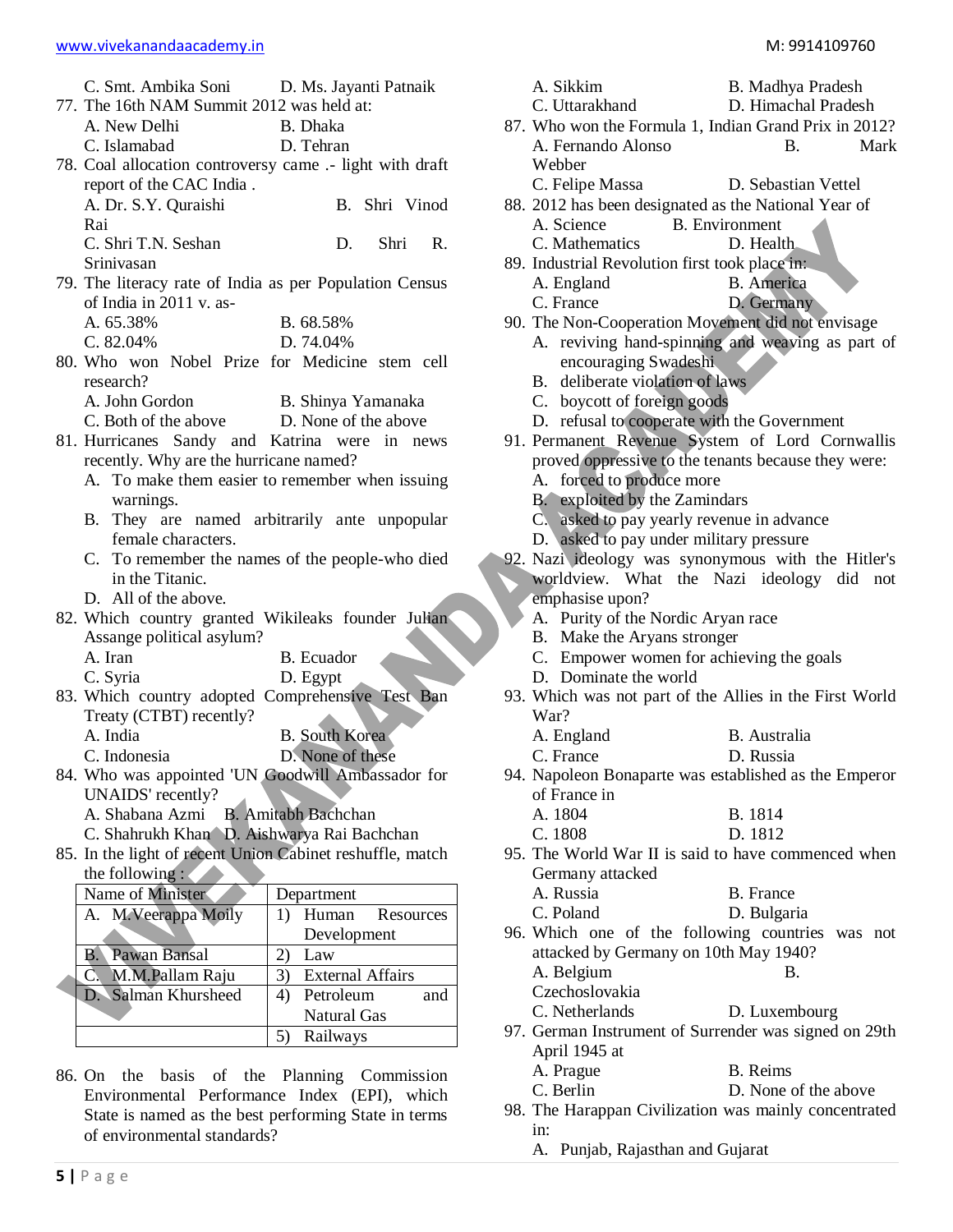- B. Punjab, Rajasthan and Madhya Pradesh
- C. Punjab, Rajasthan & U.P.
- D. Delhi. Bengal and Haryana
- 99. The most common features of all Indus Valley sites are:
	- A. Elaborate drainage system and use of baked bricks
	- B. Desert and Zoological features
	- C. Building and burial system
	- D. Climate, flaura and fauna
- 100. Which one of the following is consider to be the homeland of the Indo-Aryans?
	- A. Central Europe
	- B. India
	- C. Central Asia and Southern Russia
	- D. Australia
- 101. Why Buddha's eight-fold path is known middle path?
	- A. Convergence of all religions
	- B. Eternal truth of all religions
	- C. Balanced way of life
	- D. The divine truth
- 102. The war between Chandragupta Mau \_ and Nanda Kings is described in:
	- A. Dipavamasa B. Puranas
	- C. Mudrarakshasa D. None of the above
- 103. Which of the following Sultans of Slave Dynasty did not belong to the Ilbari Tribe?
	- A. Qutabuddin Aibak B. Iltutmish
	- C. Razia Sultana D. Gyasuddin Balban
- 104. Which of the following Bhakti Movement Saints wrote 'Vinay Patrika'?
	- A. Tulsidas B. Sankardev
	- C. Namdev D. Tukaram
- 105. The reason behind Nana Sahib's talo7 leadership of the 1857 Revolt was
	- A. His claim to Peshwaship abolished.
	- B. The Britishers refused to pay him pension earlier paid to his fatL-Peshwa Bajirao II.
	- C. The British humiliated him by saying that he was not a natural son of Bajirao II.
	- D. His friendhip with Mangal Pandey. 106.
- 106. Which of the following played a very important role in the 1857 Revolt at Avadh?
	- A. Nana Sahib Peshwa
	- B. Tantia Tope
	- C. Birjis Qadar
	- D. Begum Hazrat Mahal
- 107. Which of the following wasn't a reform introduced by William Bentinck?
	- A. Abolishment of Slavery
	- B. Abolishment of Sati
	- C. Suppression of the organized bands of thugs
	- D. Removal of disabilities due to change of religion
- 108. Which of the following revolutionary activist died in Lahore jail after 64 days of fast in 1929?
	- A. Jatin Das
	- B. Madanlal Dhingra
	- C. Chandrashekhar Azad
	- D. Batukeshwar Dutt
- 109. Which of the following was not one of the people to have propounded the so called `two-nation theory' prior to Pakistan resolution of the Muslim League?
	- A. Sir Sayed Ahmed Khan
	- B. Vir Savarkar
	- C. Lord Curzon
	- D. Mohammad Iqbal
- 110. Which of the following Indian revolutionaries was the author of 'Indian War of Independence'?
	- A. Vinayak Savarkar
	- B. Bipin Chandra Pal
	- C. Madanlal Dhingra
	- D. Bhagat Singh
- 111. The pre-reform economic policy (1947-91) was marked by:
	- A. (Near) public monopoly over heavy industry
	- B. (Strict) investment licensing for private industry
	- C. Import substitution and export promotion strategy
	- D. All the above
- 112. The banks were nationalized to:
	- A. ensure their greater penetration into `unbanked7 'underbanked' areas.
	- B. ensure their reach to the 'unreachable'.
	- C. Both the above statements are right.
	- D. Both the above statements are wrong.
- 113. Indian Economic Planning is
	- A. totalitarian in nature
	- B. totally centralized
	- C. essentially imperative
	- D. None of the above
- 114. The link between infrastructure and economic development is:
	- A. a once for all affair
	- B. casual and symbiotic
	- C. insignificant
	- D. an ongoing process
- 115. Which one of the following is not regarded as a social sector indicator?
	- A. IMR B. Hunger ratio
	- C. MNP D. Literacy level

116. The New Agricultural Policy was presented in Parliament in the year

- A. 1991 B. 2000
- C. 2001 D. 2011
- 117. India's share in the world trade since 1950 has:
	- A. remained constant B. increased
	- C. shown a mixed trend D. declined
- 118. The term Mini-Navratna is used in regard to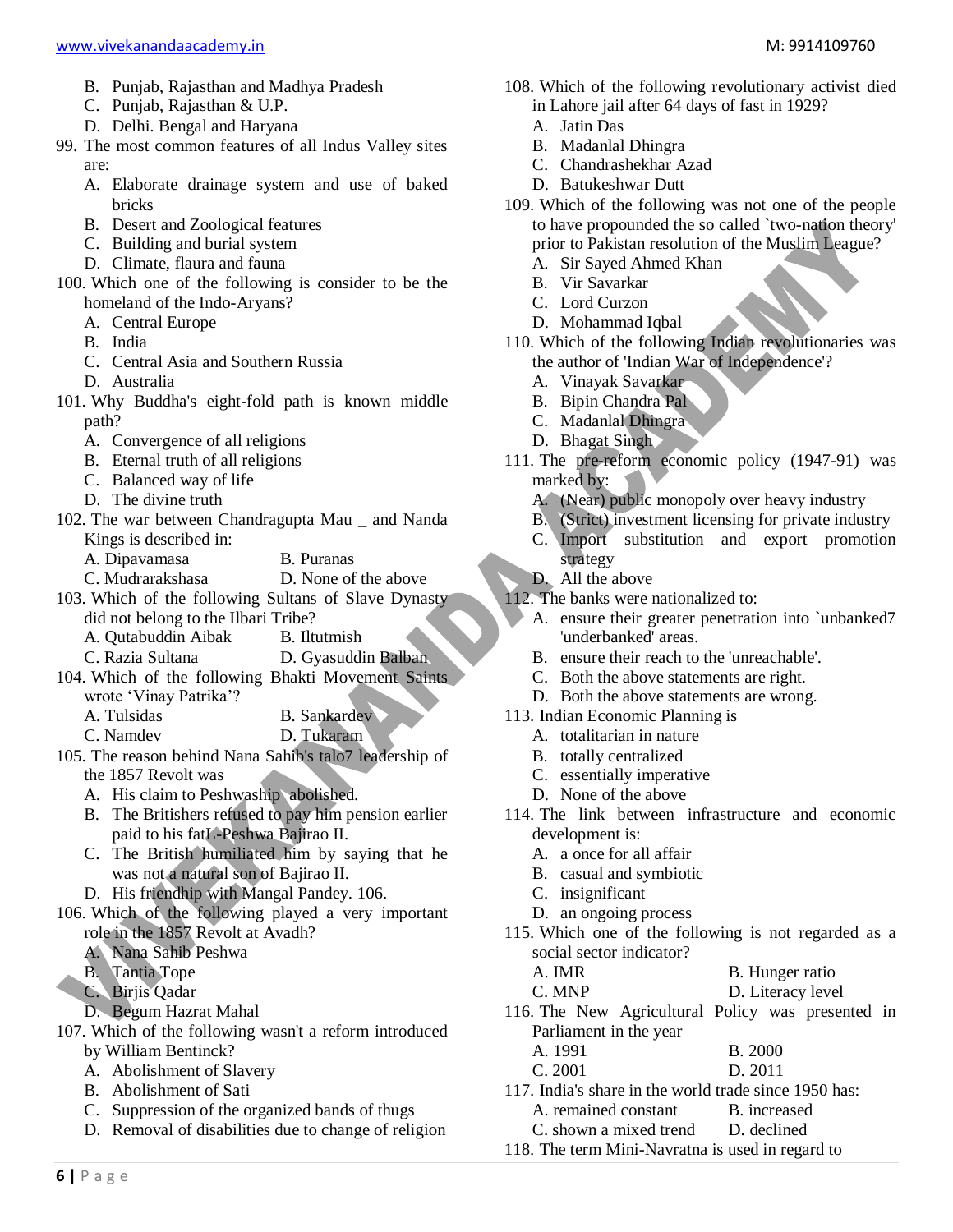- A. Micro Enterprises
- B. Public Sector Enterprises
- C. Small Enterprises
- D. Co-operative Enterprises
- 119. Over time, the share of agriculture in the GDP has

A. risen B. fallen

C. remained stable D. fluctuated

- 120. In which Five Year Plan poverty removal was given top priority?
	- A. Seventh B. Third
	- C. Tenth D. Fifth
- 121. PURA aims to:
	- A. strengthen urban infrastructure
	- B. reduce overall poverty
	- C. increase rural connectivity
- D. remove overall unemployment
- 122. Demographic dividend implies:
	- A. improvement in the employability of labour force
	- B. increase in the ratio of labour force
	- C. greater availability of job opportunities
	- D. All the above
- 123. The Fiscal Responsibility and Budget Management Act aims to control:
	- A. Fiscal deficit
	- B. Public expenditure profligacy
	- C. Revenue deficit
	- D. Private sector extravagance
- 124. The focus of Eleventh Five Year Plan was: A. Inclusive growth B. Higher growth
	- C. Balanced growth D. Self-
	- sufficient growth
- 125. The present base year for the computation of National Income at constant price, A. 2004-05 B. 2001
	-
- C. 2010<br>The most acceptable indicator 126. The most acceptable indicator of econ, development is:
	- A. A rise in the Monetary National Income.
	- B. A rise in the Real National Income.
	- C. A rise in the Per Capita Monetary Income.
	- D. A rise in the Real Per Capita Income
- 127. Inflation measured in terms of WPI called A. Core inflation B. Food inflation C. Headline inflation D. None of the above 128. The National Income Statistics computed by: A. Planning Commission B. CSO C. NSSO D. All of them
- 129. Of the following which is the most important source of saving? A. Households B. Corporate sector
	- C. Government D. None of these
- 130. The objective(s) of the National Manufacturing
- Policy is to:
- A. increase growth of manufacturing sector to 12 — 14 percent in the medium period.
- B. enable manufacturing to contribute at least 25 percent of GDP by 2022.
- C. enhance global competitiveness of Indian manufacturing.
- D. All the above.
- 131. Which one of the following ports has been developed as 12th major port of India? A. Tuticorin B. Jawaharlal Nehru (Navasheva) C. Ennore D. Kandla
- 132. Which one of the following pairs is not correctly matched?
	- A. Blue revolution Fish
	- B. Yellow revolution Oil seeds
	- C. Golden Revolution Fruits and Vegetables
	- D. White revolution Cotton
- 133. Which one of the following is considered as the best indicator of development?
	- A. Infant mortality
	- B. Female literacy
	- C. Per Capita Income
	- D. Degree of urbanization
- 134. Criteria used by the census of India to designate settlement as 'urban' are
	- 1) Population size of 5000 persons.
	- 2) More than 75 percent of its male work force engaged in non-agricultural activities.
	- 3) Density of 600 persons per sq. km. Which of the criteria given above is/are correct?
	- A. 1 and 2 only B. 2 only
	- C. 1 and 3 only D. 1, 2 and 3
- 135. Which one among the following gases is heavier than the others?
	- A. Carbon dioxide B. Argon
	- C. Oxygen D. Nitrogen
- 136. The normal lapse rate throughout the troposphere is
	- A. 1° C per 150 metre ascent
	- B. 3° C per 500 metre ascent
	- C. 6.5° C per 1000 metre ascent
	- D. 2.5° C per 400 metre ascent
- 137. Which one of the following gases is not a greenhouse gas?
	- A. Ozone B. Methane
	- C. Nitrous oxide D. Chlorine
- 138. Combustion of coal and oil releases
	- A. Carbon monoxide
	- B. Sulphur dioxide
	- C. Nitrogen oxide
	- D. Non-methane hydrocarbons
- 139. Which is the correct sequence of layers of the atmosphere from the Earth surface?
	- A. Stratosphere, Thermosphere, Trop-osphere, Mesosphere, Exosphere